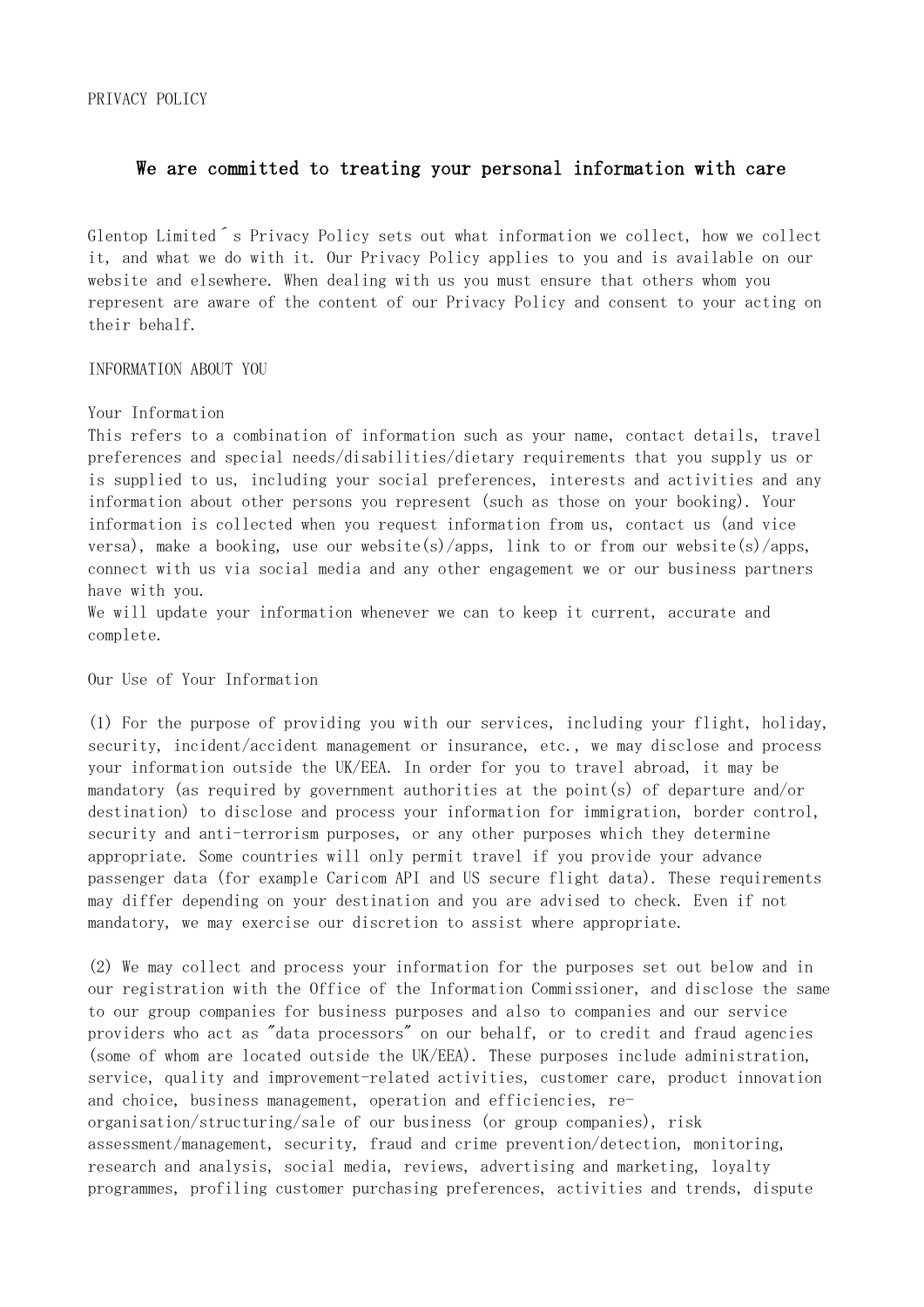resolution/litigation, credit checking and debt collection.

(3) Information (such as health or religion) may be considered "sensitive personal data" under the Data Protection Act 1998. We collect it to provide you with our services, cater to your needs or act in your interest, and we are only prepared to accept sensitive personal data on the condition that we have your positive consent. By booking with us you also agree for your insurers, their agents and medical staff to exchange relevant information and sensitive personal data with us in circumstances where we/they need to act on your behalf or in the interest of passengers or in an emergency.

# If you do not agree to Our Use of Your Information above, we cannot engage/do business with you or accept your booking.

### Marketing Material

(1) Using your information, we may from time to time contact you with or make available to you (directly or indirectly) information on offers of goods and services, brochures, new products, forthcoming events or competitions. We will seek to tailor the information you receive or see to make it more personalised and relevant to you. We may use technologies and work with business partners to achieve this.

(2) We will assume you agree to email when you make an e-booking or provide us with your email in other situations such as in-store, competitions, promotions, prize draws and social media.

(3) If you do not wish to receive such information or would like to change your preference, please refer to point (2) of "Your Rights" below.

Your Rights

(1) On completing our Data Subject Access Request form, you are entitled to a copy of the information we hold about you (for a £10 fee) and to correct any inaccuracies.

(2) You have the right to ask in writing not to receive direct marketing material from us. If available, you can amend your previous preference on our website(s), use our "unsubscribe email", opt-out of personalised emails or refer to our literature containing instructions. Once properly notified by you, we will take steps to stop using your information in this way.

#### Foreign Controls

Outside the European Economic Area (EEA), data protection controls may not be as strong as the legal requirements in this country.

### USE OF TOOLS/"COOKIES" AND LINKS TO OTHER WEBSITES

If our contact and dealing with you is via our website(s) or other e-platforms where our advertising is displayed, cookies may be used. To find out more about the types of cookies on our website(s), how we use cookies, to disable them or to change your preference and more, please refer to the information provided on our website(s). Other e-platforms may have different options and instructions. By using our website(s), you consent to our use of cookies.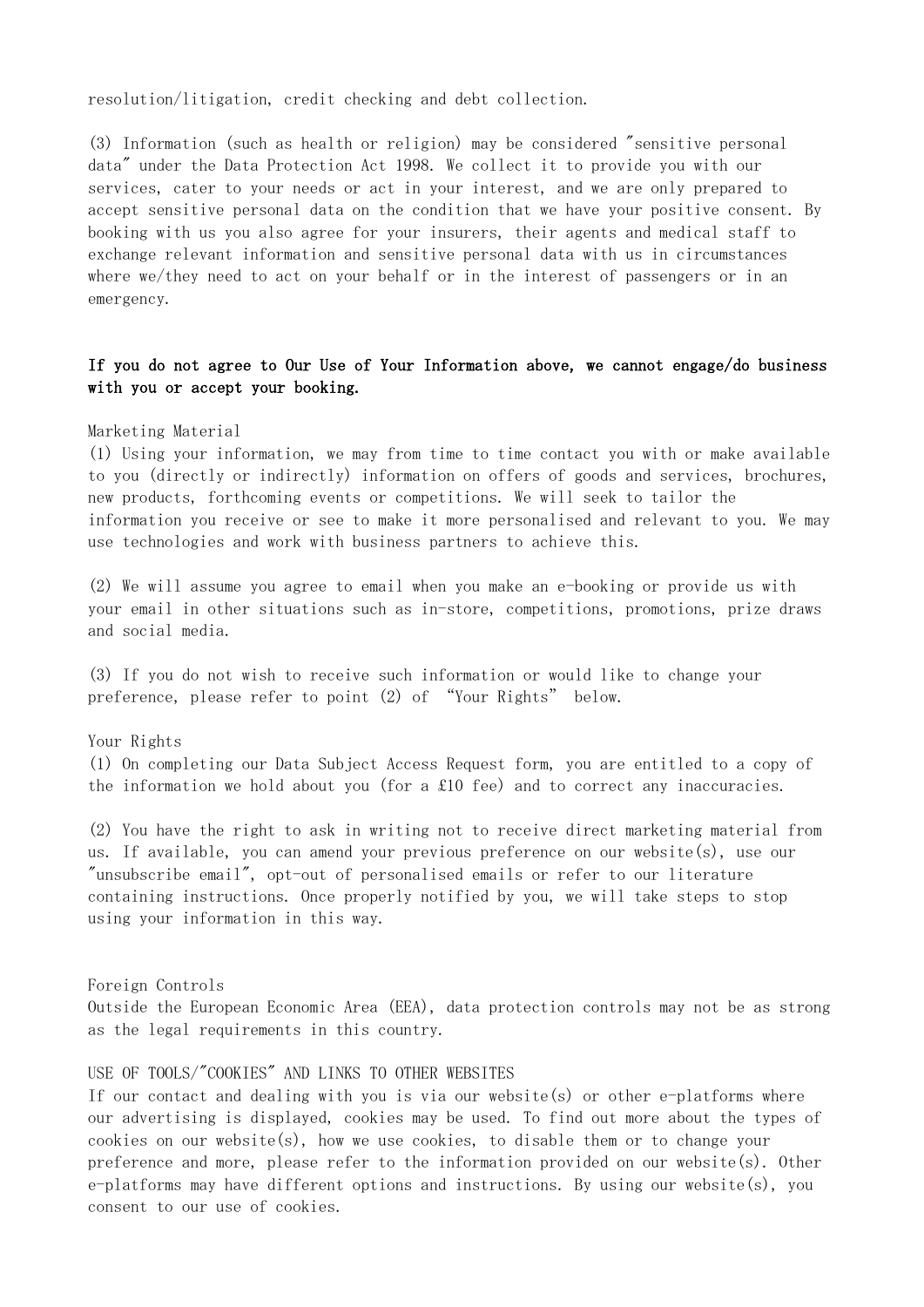Our website(s) may contain links to third party websites or micro-sites not controlled or owned by us. For example, reference sites or ancillary products and services sites or websites owned by other companies. It is your responsibility to check the status of these sites before using them. Please read their applicable terms and conditions carefully.

#### **MONITORING**

To ensure that we carry out your instructions accurately, improve our service and for security and fraud, we may review, monitor and/or record: (1) telephone calls; (2) activities using CCTV in and around our premises; (3) transactions and activities at all points of contact; and (4) web, social media and app traffic (5) other interactions and activities. All recordings and derivative materials are and shall remain our sole property.

#### SECURITY STATEMENT

We have taken all reasonable steps and have in place appropriate security measures to protect your information.

### CHANGES TO THIS POLICY

Any changes to this Policy will be either posted on our website, brochure and/or made available on request. Privacy Policy: v March 2018

### DATA NOTICES:-

Customer Data:To provide your holiday and ensure that it runs smoothly, we (and your travel agent, if you use one) need to use information such as your name and address, special needs, dietary requirements, etc. Please be informed that we must pass it to suppliers of your travel arrangements, including airlines, hotels and transport companies; we may also supply it to security or credit checking companies, and to public authorities such as customs and immigration. When you make this booking, you consent to this information being passed to the relevant people. Information held by your travel agent is subject to that company's own data protection policy.

Caricom API Data:Please note that some or all of the Caricom states listed below have entered into an agreement with the USA whereby advance passenger data, required by and provided to Caricom states for border security purposes, will be passed to the USA Department for Homeland Security for processing on behalf of those Caricom states listed as follows: Anguilla, Antigua and Barbuda, The Bahamas, Barbados, Belize, Bermuda, British Virgin Islands, Cayman Islands, Dominica, Grenada, Guyana, Haiti, Jamaica, Montserrat, Saint Lucia, St Kitts and Nevis, St Vincent and the Grenadines, Surinam, Trinidad and Tobago, Turks and Caicos Islands. Collectively members or associate members of ´Caricom´. The UK Information Commissioner's Office has accepted that this will not breach the Data Protection Act but that we are required to bring this to your attention.